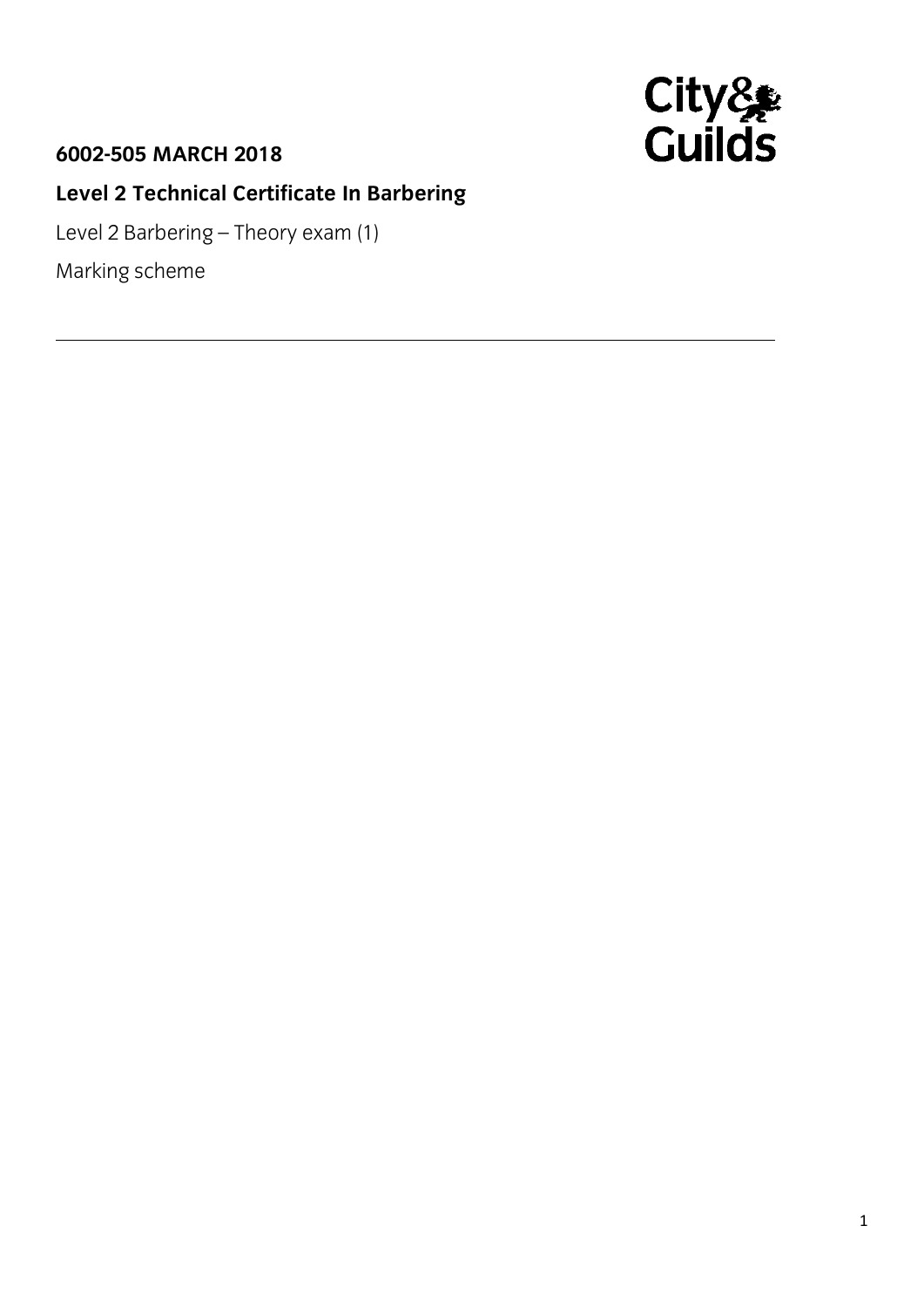| Q                | Acceptable answer(s)                                                                                                                                                                                                                                                                                                                                                                                                                                                                                                                                                                                                                                                   | <b>Guidance</b>                                                                                                                                                                                                                | <b>Max</b><br>mks | Ref                                 |
|------------------|------------------------------------------------------------------------------------------------------------------------------------------------------------------------------------------------------------------------------------------------------------------------------------------------------------------------------------------------------------------------------------------------------------------------------------------------------------------------------------------------------------------------------------------------------------------------------------------------------------------------------------------------------------------------|--------------------------------------------------------------------------------------------------------------------------------------------------------------------------------------------------------------------------------|-------------------|-------------------------------------|
| 1a               | 1 mark for each correct answer, up to 3 marks:<br>Effleurage – a gentle stroking movement (1)<br>Rotary – quick small circular movements (1)<br>Friction - fast and firm small circular<br>movements /in a backwards and forwards<br>(transverse) motion (1)<br>Petrissage - deep kneading movement (1)                                                                                                                                                                                                                                                                                                                                                                | A maximum of 1 mark can be awarded<br>if only the names of the massage<br>techniques are identified.<br>Do not award marks for correct<br>description linked to the incorrect<br>service (no marks for benefit of<br>purpose). | $\mathbf{3}$      | <b>Unit 202</b><br>$-$ Topic<br>2.2 |
| 1 <sub>b</sub>   | 1 mark for each correct answer, up to 3 marks:<br>Adjust water pressure (1) Use less pressure<br>when massaging and cleansing the hair (1)<br>Use slower massage movements (1) for client<br>comfort / to avoid client discomfort (1)<br>Use products for dry sensitive scalp (1), to<br>avoid further aggravating the skin (1)<br>Apply penetrating scalp treatment (1), to help<br>improve the dry scalp (1)<br>Use heat with the treatment (1) to help the<br>product to penetrate (1)<br>Gently blot dry the hair to remove excess<br>water $(1)$<br>Comb through with a wide tooth comb<br>working from the back (1), use one hand to<br>keep the head steady (1) | A maximum of 1 mark can be awarded<br>if only identification points are<br>provided.<br>Candidates must refer to dry &/or<br>sensitive scalp to gain a mark for<br>product (see underlined).                                   | $\mathbf{3}$      | <b>Unit 202</b><br>$-$ Topic<br>2.3 |
| 1 <sub>c</sub>   | 1 mark for each correct answer, up to 3 marks:<br>Wash hands after the service (1), and dry<br>thoroughly (1)<br>Apply moisture regularly throughout the day<br>(1)<br>Use a barrier cream before carrying out the<br>service (1)<br>Use gloves when carrying out wet services (1)                                                                                                                                                                                                                                                                                                                                                                                     | Accept any three                                                                                                                                                                                                               | 3                 | <b>Unit 201</b><br>$-$ Topic<br>1.1 |
| $\boldsymbol{2}$ | 1 mark for each correct answer, up to 4 marks:<br>Pityriasis Capitis: Dry flaky skin/oily scaling<br>skin (1), loose flakes of skin in the hair/on<br>shoulders (1), can be yellow in appearance (1),<br>can smell (1)<br>Pediculosis Capitis: irritation/signs of<br>scratching on the scalp (1), small white<br>(silvery)/ eggs/nits (1) attached to the hair close<br>to the scalp (1), small brownish lice/insects (1)<br>on the scalp/behind the ears (1)                                                                                                                                                                                                         | Award 1 mark for any two contra-<br>indication descriptions from each<br>condition.                                                                                                                                            | 4                 | <b>Unit 201</b><br>$-$ Topic<br>2.3 |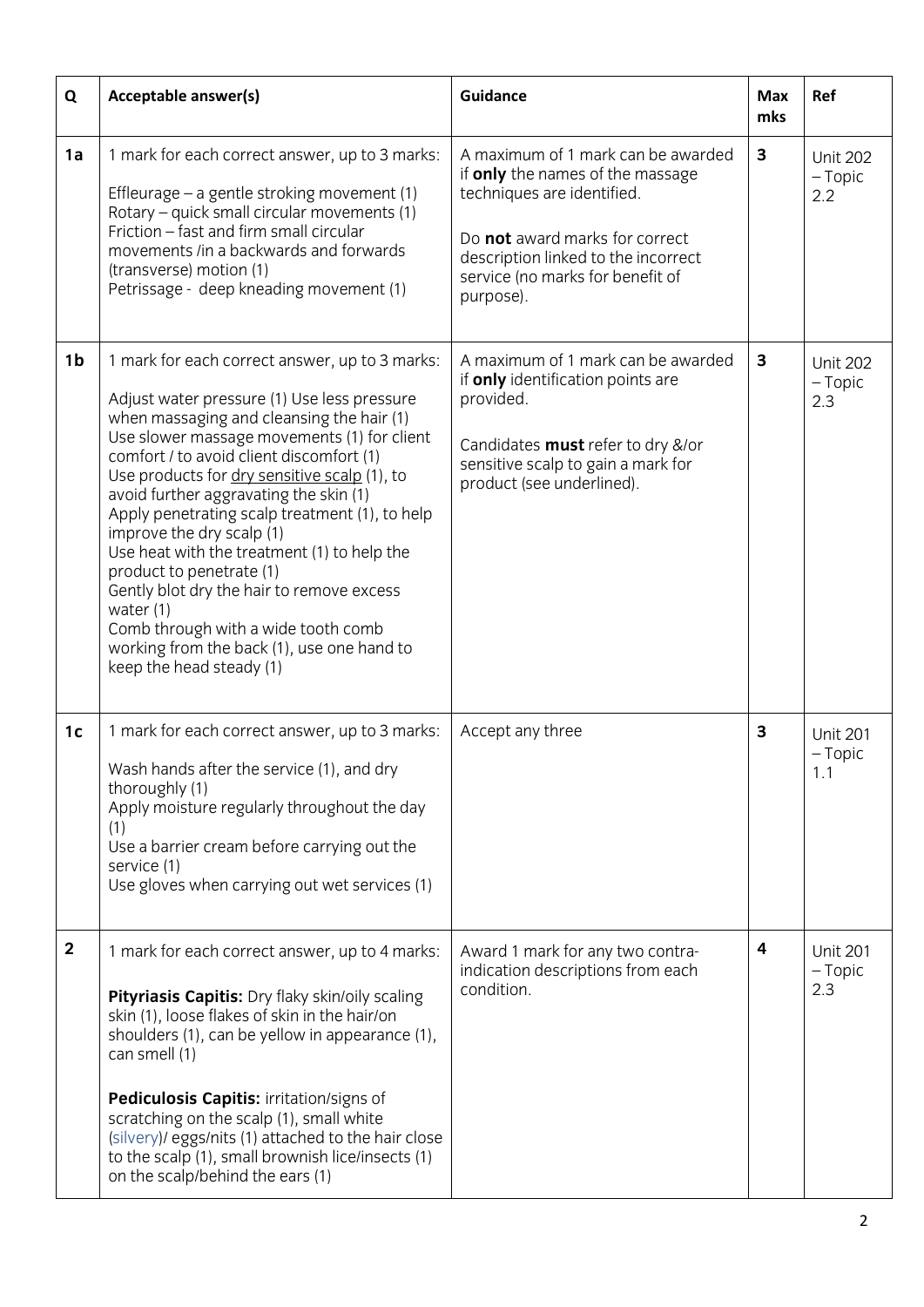| 3  | 1 mark for each correct answer, up to 5 marks:<br>Talk in a calm manner (1) to put the client at<br>ease $(1)$<br>Remain polite / eye contact/paying attention to<br>the client/listen to their concerns (1) to<br>confirm understanding of their issues (1)<br>Maintain approachable / positive attitude/<br>positive body language/ trying to resolve<br>issues (1) and use suitable terminology (1) to<br>meet client needs (1)                                                                                                                                                                                                                                                                                                                                                                        |                                                                                                      | 5                       | <b>Unit 201</b><br>$-$ Topic<br>3.2 |
|----|-----------------------------------------------------------------------------------------------------------------------------------------------------------------------------------------------------------------------------------------------------------------------------------------------------------------------------------------------------------------------------------------------------------------------------------------------------------------------------------------------------------------------------------------------------------------------------------------------------------------------------------------------------------------------------------------------------------------------------------------------------------------------------------------------------------|------------------------------------------------------------------------------------------------------|-------------------------|-------------------------------------|
| 4a | 1 mark for each correct answer, up to 2 marks:<br>Club cutting (1)<br>Scissor over comb (1)<br>Clipper over comb (1)<br>Clippers with different size attachments (1)<br>Tapering (1)                                                                                                                                                                                                                                                                                                                                                                                                                                                                                                                                                                                                                      |                                                                                                      | $\overline{2}$          | <b>Unit 208</b><br>$-$ Topic<br>2.1 |
| 4b | 1 mark for each correct answer, up to 4 marks:<br>Hair from the outline shape is held at a<br>$\bullet$<br>45° angle to create a graduated effect<br>(1),<br>if the hair is held between 45° and 85°<br>angle there will be less graduation (1),<br>taking the hair shorter towards the<br>crown/top of the head (1)<br>if the angle is less than 45° angle the<br>hair will be heavy (1), with less<br>graduation (1) giving the appearance<br>of almost a one length/fuller look (1).<br>Graduation with a 45° angle gives more<br>$\bullet$<br>weight to the inner hair lengths (1),<br>a 90° cutting angle might be used on<br>$\bullet$<br>the top section of a graduated cut (1)<br>giving a uniform/even effect on the top<br>section (1)<br>180° angle is used to create a long<br>graduation (1) | Accept answer if angle degree is not<br>referred to but description sufficiently<br>relates to this. | $\overline{\mathbf{4}}$ | <b>Unit 208</b><br>$-$ Topic<br>2.1 |
| 4c | 1 mark for each correct answer, up to 4 marks:<br>Steeper/over-direction graduation e.g. 45°(1)<br>to gain length at the crown (1) to lie flat/easier<br>to maintain (1)<br>Cutting the hair with less graduation (1) might<br>remove too much length/weight (1) resulting in<br>the hair sticking up around the crown (1)<br>unless, adapt tension to work with the natural                                                                                                                                                                                                                                                                                                                                                                                                                              |                                                                                                      | 4                       | <b>Unit 201</b><br>$-$ Topic<br>2.2 |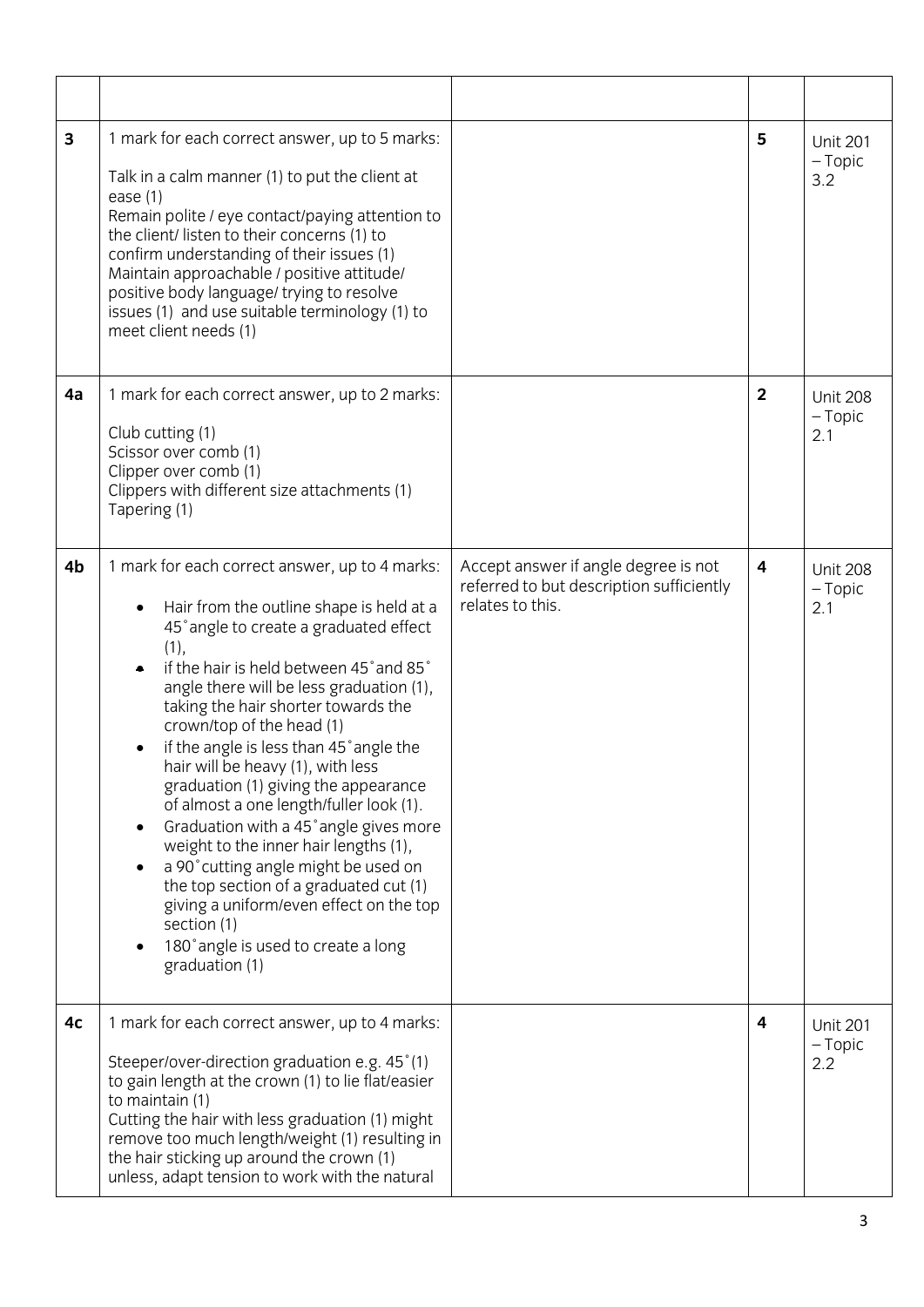|                         | hair growth pattern (1) and incorporate into<br>the style (1)                                                                                                                                                                                                                                                                                                                                                                                                                                                                                                                                                                                                                                                                                                                                                                                                                                                                                                                                              |                                                                                            |                |                                     |
|-------------------------|------------------------------------------------------------------------------------------------------------------------------------------------------------------------------------------------------------------------------------------------------------------------------------------------------------------------------------------------------------------------------------------------------------------------------------------------------------------------------------------------------------------------------------------------------------------------------------------------------------------------------------------------------------------------------------------------------------------------------------------------------------------------------------------------------------------------------------------------------------------------------------------------------------------------------------------------------------------------------------------------------------|--------------------------------------------------------------------------------------------|----------------|-------------------------------------|
| 5                       | 1 mark for each correct answer, up to 3 marks:<br>$A =$ Epidermis<br>$B =$ Sweat gland / sudoriferous gland<br>$C =$ Erector pili muscle                                                                                                                                                                                                                                                                                                                                                                                                                                                                                                                                                                                                                                                                                                                                                                                                                                                                   | <b>Only</b> mark the first response if<br>candidate gives more than one answer<br>for any. | 3              | <b>Unit 201</b><br>$-$ Topic<br>2.1 |
| 6                       | 1 mark for each correct answer, up to 2 marks:<br>To create/define outlines (1), add detail (1),<br>blend/fade outlines (1) remove hair length (1)                                                                                                                                                                                                                                                                                                                                                                                                                                                                                                                                                                                                                                                                                                                                                                                                                                                         |                                                                                            | $\overline{2}$ | Unit 208/<br>$210 -$<br>Topic 1.3   |
| $\overline{\mathbf{z}}$ | 1 mark for each correct answer, up to 5 marks:<br>The hair might be too dense for the requested<br>style (1):<br>making the style unachievable (1), may need to<br>adjust the style to work with the amount of<br>hair density (1)<br>Need to take into consideration the selection<br>of cutting tools (1):<br>clippers/trimmers/ clippers with attachments<br>would be used to remove length/bulk more<br>easily (1)<br>Thinning scissors are suitable for removing<br>bulk (1) helping to thin out the hair (1).<br>The use of a razor would help remove some of<br>the bulk (1)<br>Suitability of cutting techniques for hair<br>density needs to be taken into consideration<br>$(1)$ :<br>Texturising hair will help thin out the hair (1),<br>and can be applied to areas where the hair<br>does not lie correctly/too much hair (1), will<br>also help even out weight and balance to the<br>finished style (1)<br>Service might take longer (1) as more/smaller<br>sectioning may be required (1) |                                                                                            | 5              | <b>Unit 201</b><br>$-$ Topic<br>2.2 |
| 8a                      | 1 mark for each correct answer, up to 4 marks:<br>wet hair is in its natural state (1), alpha keratin<br>(1), the hair is stretched when drying with a<br>brush (1), breaking some of the hydrogen<br>bonds (1) that are reformed/dried into its<br>newly formed shape (1), beta keratin (1), the                                                                                                                                                                                                                                                                                                                                                                                                                                                                                                                                                                                                                                                                                                          | Do not accept Alpha/beta keratin if<br>referred to them incorrectly.                       | 4              | <b>Unit 209</b><br>$-$ Topic<br>1.3 |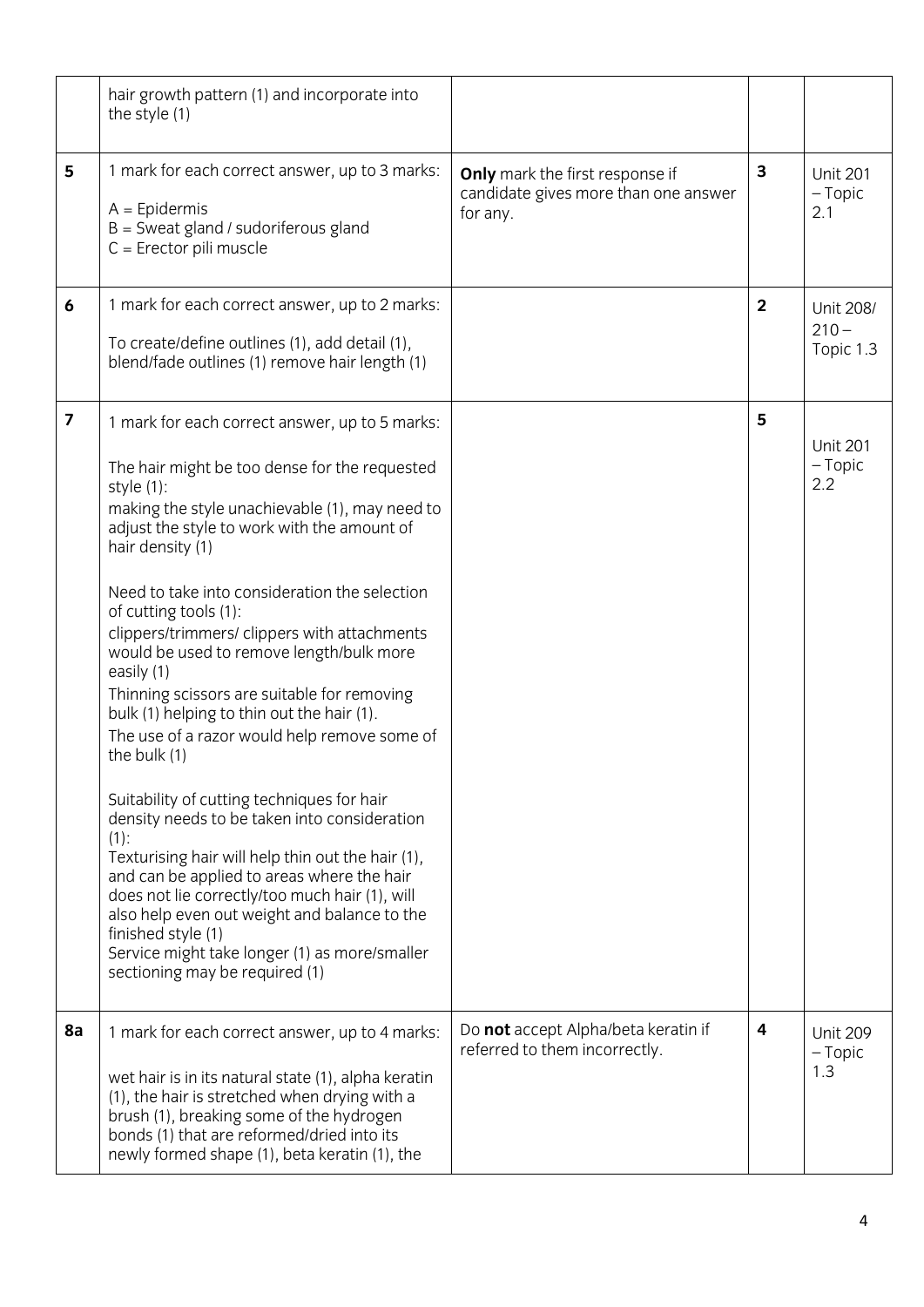|    | hair cools and hardens into the styled shape<br>(1)                                                                                                                                                                                                                                                                                                                                                                                                                                                                                                                                                                                                                                      |                                                                                                                                                                                                                                                                                                                                                                                                                                                                                                                  |                |                                                 |
|----|------------------------------------------------------------------------------------------------------------------------------------------------------------------------------------------------------------------------------------------------------------------------------------------------------------------------------------------------------------------------------------------------------------------------------------------------------------------------------------------------------------------------------------------------------------------------------------------------------------------------------------------------------------------------------------------|------------------------------------------------------------------------------------------------------------------------------------------------------------------------------------------------------------------------------------------------------------------------------------------------------------------------------------------------------------------------------------------------------------------------------------------------------------------------------------------------------------------|----------------|-------------------------------------------------|
| 8b | 1 mark for each correct answer, up to 2 marks:<br>Advise that moisture/humidity will affect the<br>finished style to a greater extent (1) returning<br>the hair to its natural state (1), because of the<br>strong curl/zig-zag pattern (1)<br>Cuticles are slightly open on type 4 hair (1), will<br>need finishing products to help protect against<br>moisture/humidity (1)<br>How to maintain/re-create the style at<br>home/between visits (1), recommend products<br>and equipment (1)<br>Suggest return visits to the barber shop (1)<br>when can't manage the hair themselves/ needs<br>repeat service (1), becomes too long to<br>maintain (1) to help support healthy hair (1) | Accept reference to styling methods if<br>linked to style maintenance.                                                                                                                                                                                                                                                                                                                                                                                                                                           | $\overline{2}$ | <b>Unit 209</b><br>$-$ Topic<br>2.2             |
| 9  | 1 mark for each correct answer, up to 4 marks:<br>Use of clippers/trimmers with<br>$\bullet$<br>attachments to remove length (1)<br>Working with/across/and against the<br>$\bullet$<br>natural hair growth/grain to achieve<br>even length (1) and balance (1)<br>Scissor/clipper over comb for<br>$\bullet$<br>adjustment to the<br>length/shape/finishing off (1)<br>Trimmers/razors to create/define<br>outlines (1) and to remove unwanted<br>hair outside the outlines (1), fade<br>outlines (1)<br>Scissors freehand to remove any stray<br>$\bullet$<br>hairs (1)                                                                                                                | A maximum of 2 marks can be<br>awarded for only identifying<br>tools/equipment.<br>A maximum of 2 marks can be<br>awarded for expansion points.                                                                                                                                                                                                                                                                                                                                                                  | 4              | <b>Unit 210</b><br>$-$ Topic<br>2.1             |
|    | <b>Indicative content</b><br>May include, but not limited to the following:<br><b>Client consultation</b><br>Lifestyle, work/home/time<br>Client requirements and style<br>suitability, e.g. face shape, exploring<br>style possibilities, with use of visual<br>aids, and managing client<br>expectations.<br>Factors, hair classification,<br>characteristics, growth patterns, hair                                                                                                                                                                                                                                                                                                   | Band 1 (1-4 marks)<br>Basic discussion showing minimal<br>considerations, supported with little or<br>no analysis and conclusion. Tenuous<br>links to client's requirements with lack<br>of understanding evident. Makes little<br>or no reference to techniques or tools<br>and products and provided little or no<br>justifications for selection. The<br>response lacks structure and<br>coherency with some inaccuracies.<br>To access higher marks in the band the<br>response will include some attempt of | 12             | Unit 201,<br>202, 208,<br>209<br><b>Stretch</b> |